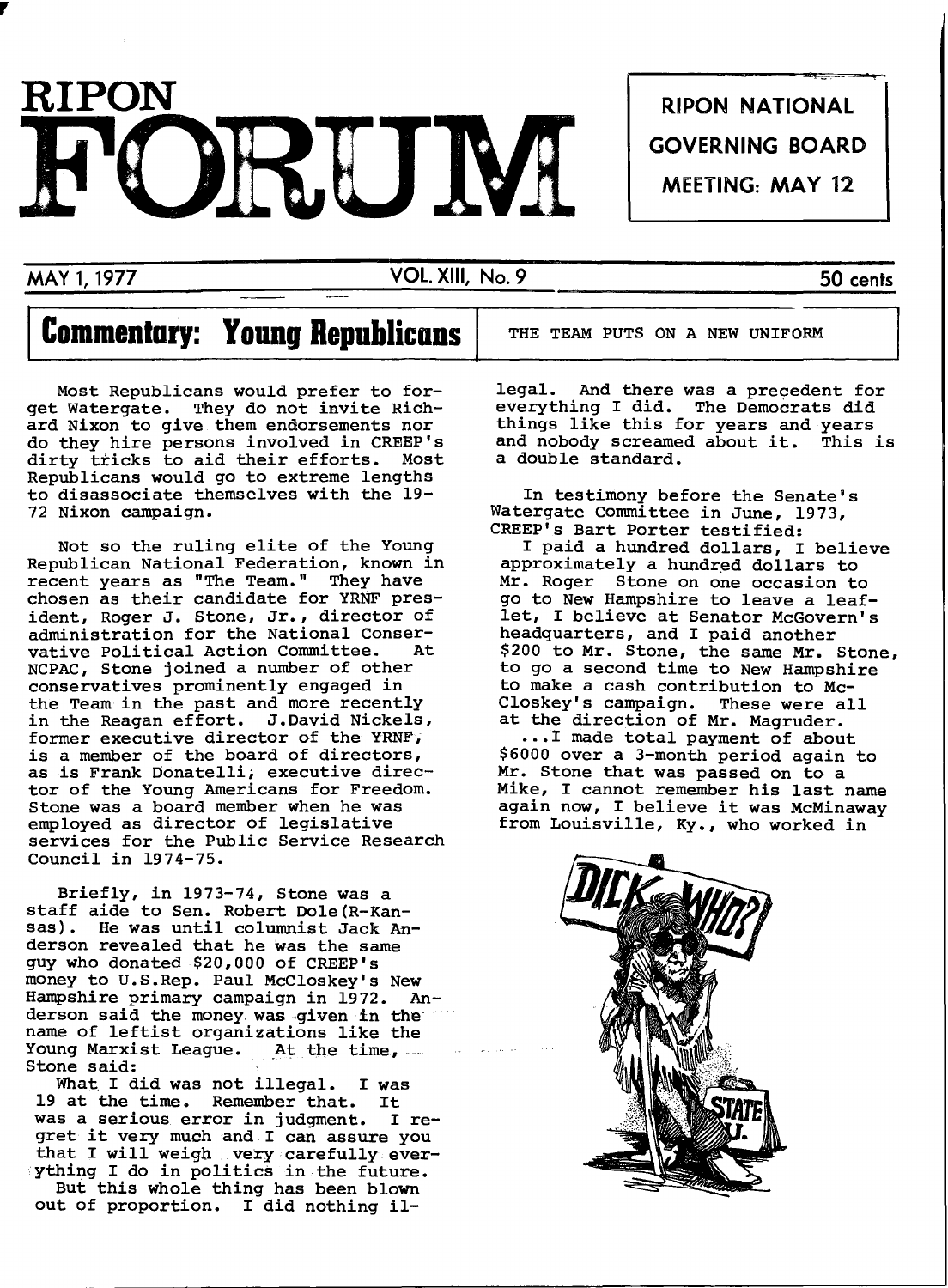two or three of the primary campaigns as kind of an eyes and ears and kept the campaign, kept Mr. Stone informed of morale and this kind of movement and that sort of thing.

Michael W. McMinoway, known to CREEP<br>as Sedan Chair II, was hired by one "Jason Ranier" to work as a volunteer in the Muskie, Humphrey, and McGovern campaigns in 1972 and provide information on these Democrats to Ranier. Ranier was identified in the Watergate Committee hearings as Roger Stone, though McMinoway never knew him by that name. McMinoway, who said he was introduced to Stone by Martin (sic) Blackwell, never participated in any active sabotage of the Democratic campaigns.

Stone, then head of the Distrist of Columbia Young Republicans, also recommended the hiring of Theodore F. Brill as a CREEP spy on radical activists. Brill, then head of the College Republican organization at George Washington University, was hired by the CREEP youth division. Ken Rietz, who headed that effort, "worked on the Ronald Reagan presidential campaign last year-- as did Stone, who was Reagan's national youth director.

The Team, according to its former coleader, Charles Black, has been effectively disbanded. It broke up, he says, in the aftermath of the 1975 Young Republican National Convention when its leadership split between the Ford and Reagan camps. Black became a regional chairman for Reagan and Peter MacPherson, the Team's other co-leader, had a similar job for Ford. The Team was a formal management setup which somewhat resembled a political party within the YRNF---complete with a regional leadership struc-<br>ture. MacPherson and Black, for example MacPherson and Black, for example, controlled microphone access at the 1975 convention in Indianapolis from their campaign pdst at the rear of the convention hall.

The new organization is less formal and less structured, according to Black. It was initially organized in Albuquerque after last year<sup>1</sup>s elections. "Instead of a Team, we have a Stone campaign," says Black. But the Team's co-leaders will still be calling the shots at the 1977 convention in Memphis, asserts Black, since that is, after all, the efficient way to run campaigns.

The Stone slate has brought regional and geographical distribution. It includes for co-chairman, Ann Quirk, a moderate conservative Ford backer from Texas and current assistant secretary; for vice chairman at large, Martha McCrery, a YR national committeewoman from Illinois and Cook County Ford backer; for secretary, Cheryl Gordon, a regional vice chairman from Utah and Ford backer; for assistant secretary, Linda Reed, a South Carolina Reagan backer; for Treasurer, Louis Barnett, a California Reagan activitist; and for auditor, Ed Stanley, a Washington<br>Reagan backer.

B]ack is confident that the Stone slate will be successful, saying, "I don't think there's any question about." Black, NCPAC chairman and so Stone's boss, claims backing from two-thirds the 824 delegates.

The Team ticket is opposed by one headed by Kentucky YR National Committeeman Rich Evans, a 1976 Reagan delegate. Dan Mintz, one of Evans' backers and the Maryland YR chairman, disputes the long lead claimed for Stone. Mintz thinks the Kentucky conservative is running close behind "sure thing" Stone.

Evans, a 28-year-old owner of an auto dealetship, is older than Stone, now 25. But both are younger than the 35ish leaders the YRNF has chosen in the past. The Evans'slate, however, contains what its backers feel is a broader cross-section of moderates and conservatives than does the team ticket. It includes for co chairman, Margie Cook, a Michigan Ford backer and former YRNF officer; for treasurer, Clay Maitland, a New York State progressive and former state YR chairman; for secretary, Alexa Bennett, a moderate-conservative who is Texas YR national committeewoman; and for vice chairman at large, Mark Abernathy, former YR national committeeman from California. Still open are the designees for auditor and assistant secretary.

Evans backers hope to block a merger of the interests of NCPAC and the Young Republicans while promoting a stronger YR vehicle for party training and growth. The showdown will come in Memphis June  $7 - 12.$ 

Meanwhile, Black was the leading candidate for director of the Republican National Committee's political di can wational committee s political discussion. It would be the first real "Reagan" appointment on the committee since Bill Brock took over as chairman. Black' is widely respected by both conservatives and moderates as a cool professional who elicits personal respect.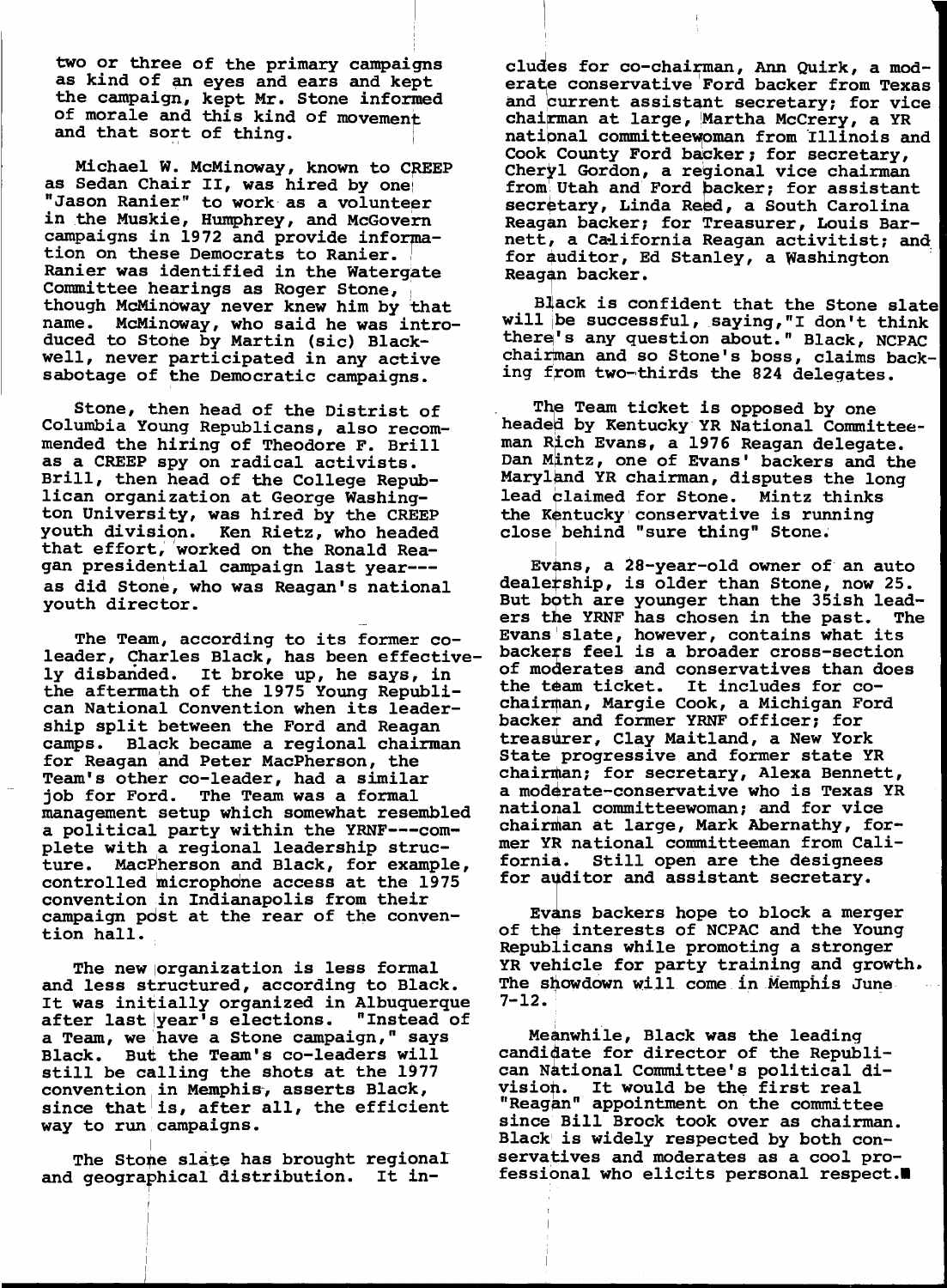### T **COlDDlenlary: EI ecloral College** ,

-

<sup>I</sup>-- ----

I

*r* 

The Electoral College met December 13, 1976 to ratify the election of Jimmy Car-<br>ter. As is customary, Carter's election As is customary, Carter's election has prompted fresh calls for the elimination of the Electoral College. Before it is summarily abolished, however, the Electoral College rates another assessment of its effectiveness.

I There are two major arguments against the current system. The first is that the Electoral College has permitted the election of three Presidents who trailed their opponents in the nation's popular vote (John Quincy Adams in 1824, Rutherford B. Hayes in 1876, and Benjamin Harrison in 1888). Such results are considered unacceptable in our democratic\_ republic.

Second, the foes of the Electoral College argue that 'it unfairly cancels out the votes in each state that are not cast<br>for that state's presidential winner. It for that state's presidential winner. might argued that if the second place candidate receives 45 percent of the popular vote in Illinois, then that candidate should receive 45 percent of our 26 electoral votes. The winner-take-a11 provision is also considered undemocratic.

The best way to consider the merits of the Electoral College is perhaps to consider the consequences of abolishing it. Withbut the Electoral College, for example, how would the winner of a presidential election be determined? The candidate who received over 50 percent of the vote might be declared the winner, but that would create a whole new set of problems. Very often, np single candidate receives a majority of the vote. In the 49 presidential elections since 1789, 15 "wirmers" failed to received the magic 50 percent.<br>Abraham Lincoln received only 39.8 Abraham Lincoln received only 39.8<br>percent of the popular vote in 1860; Woodrow Wilson, 41.8 in 1912; Harry Truman, 49.6 in 1948; and' John F. Ken- $\frac{1}{2}$  and  $\frac{1}{2}$ ,  $\frac{1}{4}$ ,  $\frac{1}{4}$ ,  $\frac{1}{4}$ ,  $\frac{1}{4}$ ,  $\frac{1}{4}$ ,  $\frac{1}{4}$ ,  $\frac{1}{4}$ ,  $\frac{1}{4}$ ,  $\frac{1}{4}$ ,  $\frac{1}{4}$ ,  $\frac{1}{4}$ ,  $\frac{1}{4}$ ,  $\frac{1}{4}$ ,  $\frac{1}{4}$ ,  $\frac{1}{4}$ ,  $\frac{1}{4}$ ,  $\frac{1}{4}$ ,  $\frac{1}{4}$ however, assume the presidency because all of them received a majority of the Electoral College vote.

Critics of the Electoral College must first ask themselves: if 50 percent is not practical, what percentage of the vote would be an acceptable de-<br>terminant---45 percent? 40 percent? terminant---45 percent? 40 percent? Any. plurality? An acceptable answer will be difficult to find, especially

IN DEFENSE OF AN IMPERFECT COLLEGE by Michael C. Maibach.

I

~

since American presidential elections are traditionally tight contests.

I ,

Imagine a case where only the  $p$ opular vote is counted. In 1912, Eugene Debs, the Socialist candidate, received 6 percent of the popular vote<br>and no Electoral College votes. It and no Electoral College votes. is ,conceivable that he might have under other circumstances caused Woodrow Wilson and Theodore Robsevelt to tie with 47 percent of the popular vote. Perhaps only 58,000 votes separated the two men and thel loser legally demanded and received a national recount. Even excepting the possibi1ity of corruption and lost ballots, the redount process in all 48 states would have taken days and even then perhaps never satisfactorily been resolved. The Electoral College system has rarely,given rise to request alrecount in even one state because such an action would seldom have made any difference in the final results. (The decisions by two Republicans---Richard Nixon in Illinois in 1960 and Gerald Ford in Hawaii and Ohio in 1976---are of dourse signi-<br>fidant exceptions.)

If a plurality is unacceptable, would a runoff then be necessary with all its contingent problems and expenses. Imagine the chaos that: might have ensued had Lincoln's 1960 election been referred instead to a runoff while the nation headed toward a civil war. That election is a perfect example of the beneficial effects of the Electoral Col-<br>lege. In a sense, it creates a majority for each President regardless of his margin of victory. The systems lends an aura of victory to the election of even a candidate with 39.8 percent of the vote---such as Lincoln. It 1egiti mizes the winner's mandate no matter how close the election. Without the Electoral College, the people in 1860 might have dwelled on the fact that six of every ten Americans did not vote for Lincoln. Lincoln fashioned his victory in 'the Electoral College, receiving  $180$  votes compared to 72 for his closest rival, John Breckinridge.

I in the second contract of the second contract of the second contract of the second contract of the second contract of the second contract of the second contract of the second contract of the second contract of the second

The second criticism of the Electoral College is that it ignores the losing votes in each state. Yet, with*out* the Electoral College, the same phenomenon would be observed on a national scale. If the second place candidate received 45 percent of the na-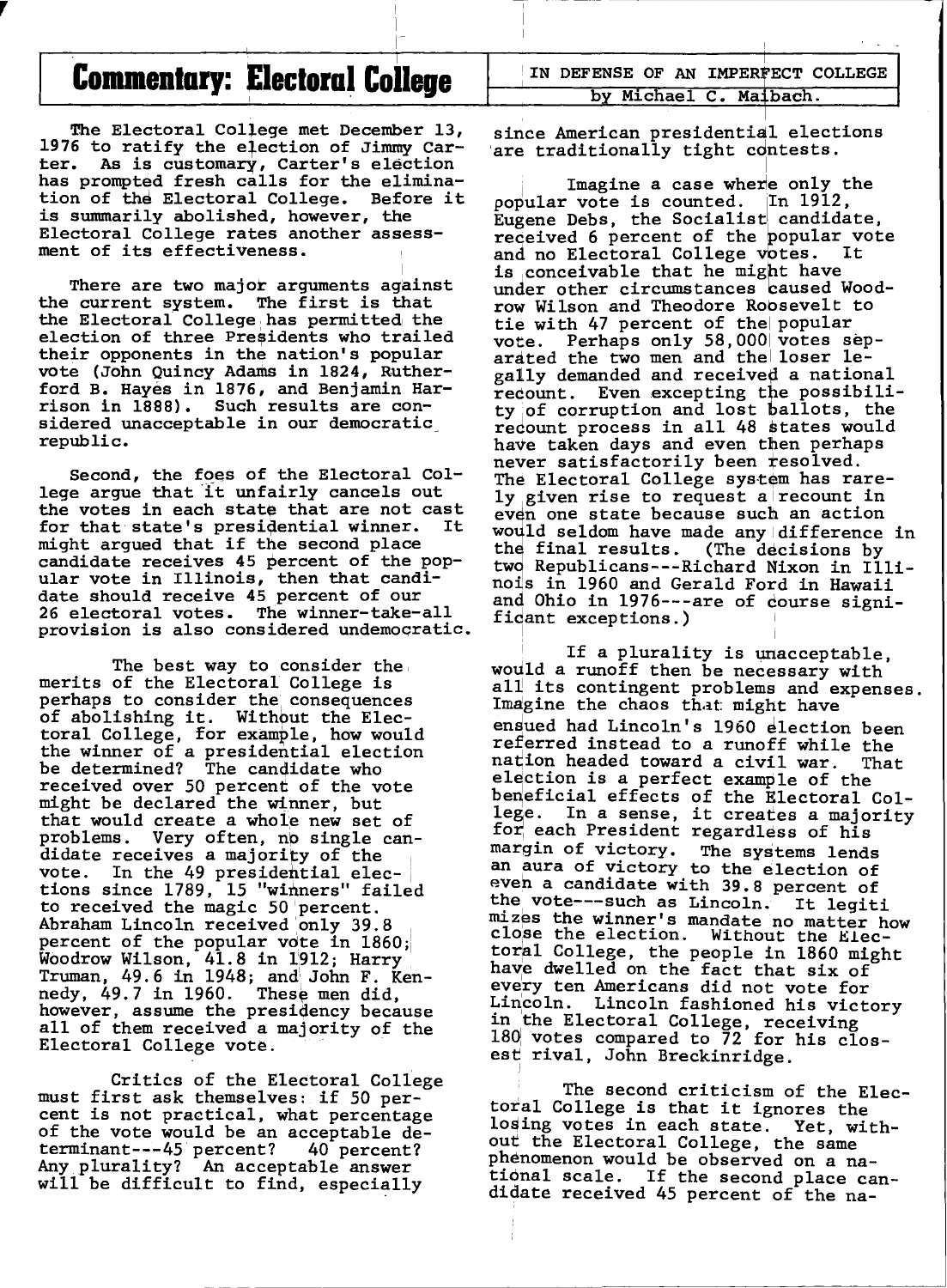tional vote, is it any less "unfair" to discount those votes in declaring the man with 55 percent the winner. Whether on statewide or national scale, it is still the concept of majority rule at work. Every election is won by the person with the most votes without any concrete return to those who voted in the minority.

If the Electoral College were abolished, it would be a blow against our federal system. Our whole legal and political system rests upon the idea of a nation composed of 50 socio-political communities called "states." Our 50 political communities, under the Electoral College plan, vote for the President, community by community.

The Founding Fathers built a remarkable and successful national government with three distinct branches. One, the Congress, is elected directly by the people. The second, the President, is elected by the people, state by state. The third, the Supreme Court, is appointed jointly by the two other branches. Because of their separate and distinct forms of selection from the same constituency, the three branches offer real balance and creative diversity found in no other government in the world.

The abolition of the Electoral College would put that great federal idea into question. It would undermine the role of our two-party system, which rests on the strengths of 50 individual state parties. Without the electoral vote scheme, presidential candidates would not campaign to win the votes of states as units. Rather, they would, more so than today, concentrate their efforts in urban, industrial regions.

Finally, the Electoral College ensures a truly national campaign. Regional and extremist parties cannot win nor make much impact unless they campaign across the entire nation. The Founding Fathers gave thought to the possibility that one large state, region, or group<br>might control the Presidency. The Elecmight control the Presidency. toral College reduces that change by spreading the electoral votes out more evenly among the states and regions. For example, Eugene Debs received 900,000 votes in 1912. Although that is six percent of the votes cast that year, he received no electoral votes because his support was not sufficiently broad. Without the Electoral College his Socialist candidacy's six percent could have been the deciding factor in a purely popular election. Instead, the Electoral College brought balance and moderation to the election results, as well as a clear victor, Woodrow Wilson.

The Electoral College holds certain<br>blems for our political system. So problems for our political system. do the alternatives. The Electoral College has served the nation well. Only eight electors have not followed the wishes of the people of their states. That is only eight of 16,168 cast since 1820. And those eight never changed the election results.

Our Constitution is the world's oldest and most successful written political document. We have chosen to amend . it only 26 times in 200 years. The Electoral College is an important part of that document. As Alexander Hamilton said of the Constitution,"...if the manner of it be not perfect, it is at least excellent."  $\blacksquare$ 

Contributor Note: Michael Maibach was an alternate delegate to the 1976 Republican National Convention and is a member of the Ripon Society's National Govber of the kipon bottery s Mational Coverance tary articles, the views expressed are those of the author.

# **Ripon: Update**

CUBA Writing radio commentaries is a tough life. You have to be constantly alert for potential subject matter in the most unlikely places. a syndicated broadcast in April, it was reported, for example:

Last October the Castro regime in Cuba invited seven members of the Ripon Society to tour their country. Now, the Ripon Society is a liberal Republican organization whose membership might be a little less skeptical of the glories of Castroism than the ordinary Republican---or at least that's what the Cuban government at least that s what the Cuban governm<br>must have thought. And, frankly it's what I would have thought. I'm delighted to find I was wrong. The report of the Ripon excursion has appeared, authored by Richard W. Rahn, and I'm afraid the Cuban have discovered their pesos were misspent. The Ripon visitors were, to be sure, appreciative of the hospitality shown them. But their reports of life in this socialist paradise are not very flattering for Castro's image.

And so went Ronald Reagan's commentary.

RONALD REAGAN | A series of regional meetings convened this past winter have kept the Reagan presidential operation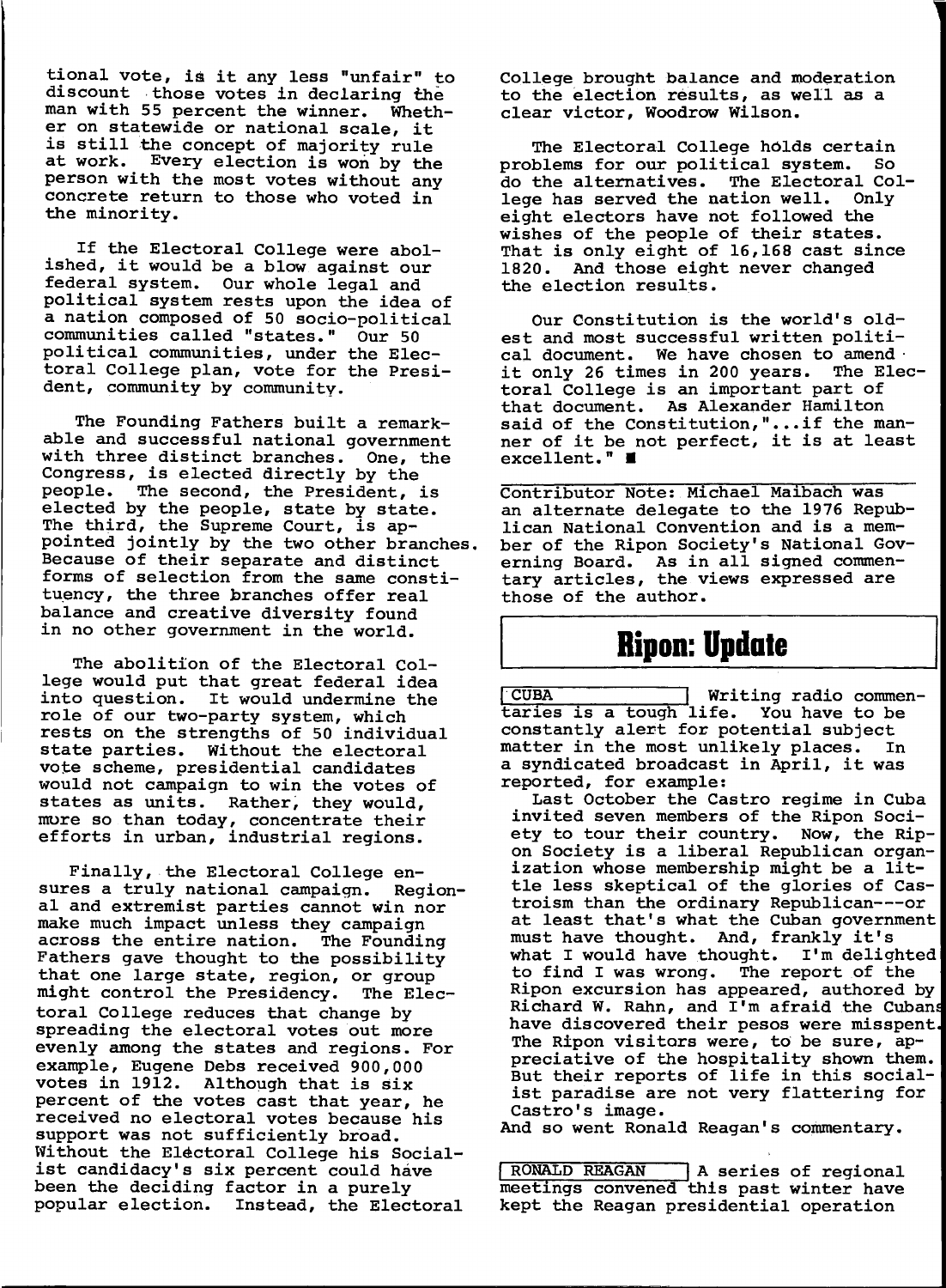1n action, according to the Los Angeles Times' Richard Bergholz. The meetings have been only tangentially connected with Citizens for the Republic, the official offspring of Reagan's presidential drive. Writes Bergholz:

*r* 

All the meetings have this in common. -The participants comprise the heart and leadership of former Gov. Ronald Reagan's campaign for President last year.

-Virtually without exception, they want him to run again.

~until that happens in 1980, or until he tells them he won't run again, they all want to keep the Reagan operation together, working for causes and candidates they believe to be compatible with the Reagan campaign."

Leaders in the "let's stay together" movement include Oklahoma's Clarence Warner and Charles Black of the National Conservative Political Action Committee.

I RICHARD SCHWEIKER I Pennsylvania's senior senator has agreed to become a member of the steering committee for Citi-<br>zens for the Republic. Schweiker was zens for the Republic. quoted in the Philadelphia Observer as noting:"I got an invitation to rejoin forces with the governor [Reagan] and I accepted. We formed an association and friendship back in July that we both decided to continue... To some extent this obviously keeps me active in the national arena with some pretty good ties. I did make a conservative link, and I'm going to keep it. I have lots of options in terms of time and I intend to exercise them."

GERALD FORD Alone among the GOP's Big Four, Nelson Rockefeller has ruled himself out of elective office. Gerald Ford has made it clear that he considers another campaign for President in 1980 within the realm of political possibility. On a recent swing through the nation's capitol, reports columnist J.F.terHorst, Ford was "tougher, more assertive, less interested in small talk, more in charge of himself, and just possibly, his future." Commenting on the same Washington trip, columnist Charles Bartlett wrote: "But, strange to say, there is no sign that the prospects of a Ford candidacy evoke enthusiasm, even among some Ford loyalists...If Carter stumbles, the 1980 New Hampshire primary could become a cabinet reunion with added starters<br>from the Senate and state houses. The from the Senate and state houses. array of moderate talent may threaten to split the moderate vote and leave the prize to a neanderthal. In this

scenario, Ford's most useful role would be outside the race, assisting<br>the strongest moderate to emerge. The the strongest moderate to emerge. relentless fact is tha£ a new generation of Republican leaders has emerged and the party needs Ford more as a symbol of its balance and dignity than as a candidate."

**INEW HAMPSHIRE GOV. Meldrim Thomson**<br>may be trapped. He has been considering He has been considering a 1978 campaign against Sen. Thomas Mc-Intyre(D), but a recent independent poll shows McIntyre defeating the anti-tax<br>governor by a 2-1 margin. Thomson has governor by a 2-1 margin. also talked of running for a fourth term, but the budget crunch that Thomson has so far avoided now appears inevitable. New Hampshire has avoided a broad-based tax through Yankee penny-pinching and sin taxes collected from residents of neighboring Massachusetts. There is a \$51 million budget gap this year, however. Thomson will have a difficult time finessing the next years and even a more difficult time seeking reelection on a taxes-as-usual platform. If Thomson does not want to run for the Senate, Senate president Alf Jacobson is the leading candidate with House Speaker George Roberts the GOP standin for governor. The difficulty in achieving GOP unity in New Hampshire was reflected recently by the Concord Monitor's Rod Paul:

Wherever moderate Republicans congregate these days---at least those who make state politics a topic of conversation---there is a common lament about the future of the party.

A few of the leaders in the moderate and progressive wing want to do something to improve the state's GOP fortunes---set goals, consider politics in New Hampshire apart from the rule of Thomson.

Others want to plot outright toward Thomson's political demise.

And some-want to do anything that's required to keep Thomson at the helm of state party politics, capable of directing GOP policies along the conservative road he has tread for so many years.

Part of the GOP strategy is to encourage U.S.Rep. James Cleveland to become more active in internal GOP affairs.

EQUAL RIGHTS The recent defeats of the Equal Rights Amendment in Florida and North Carolina were encouraged by the active lobbying of the Conservative Caucus. Writing on behalf of Howard Phillips' group, Sen. Orrin Hatch (R-Utah) told potential contributors:

This evil amendment to the U.S.Constitution would not only take away the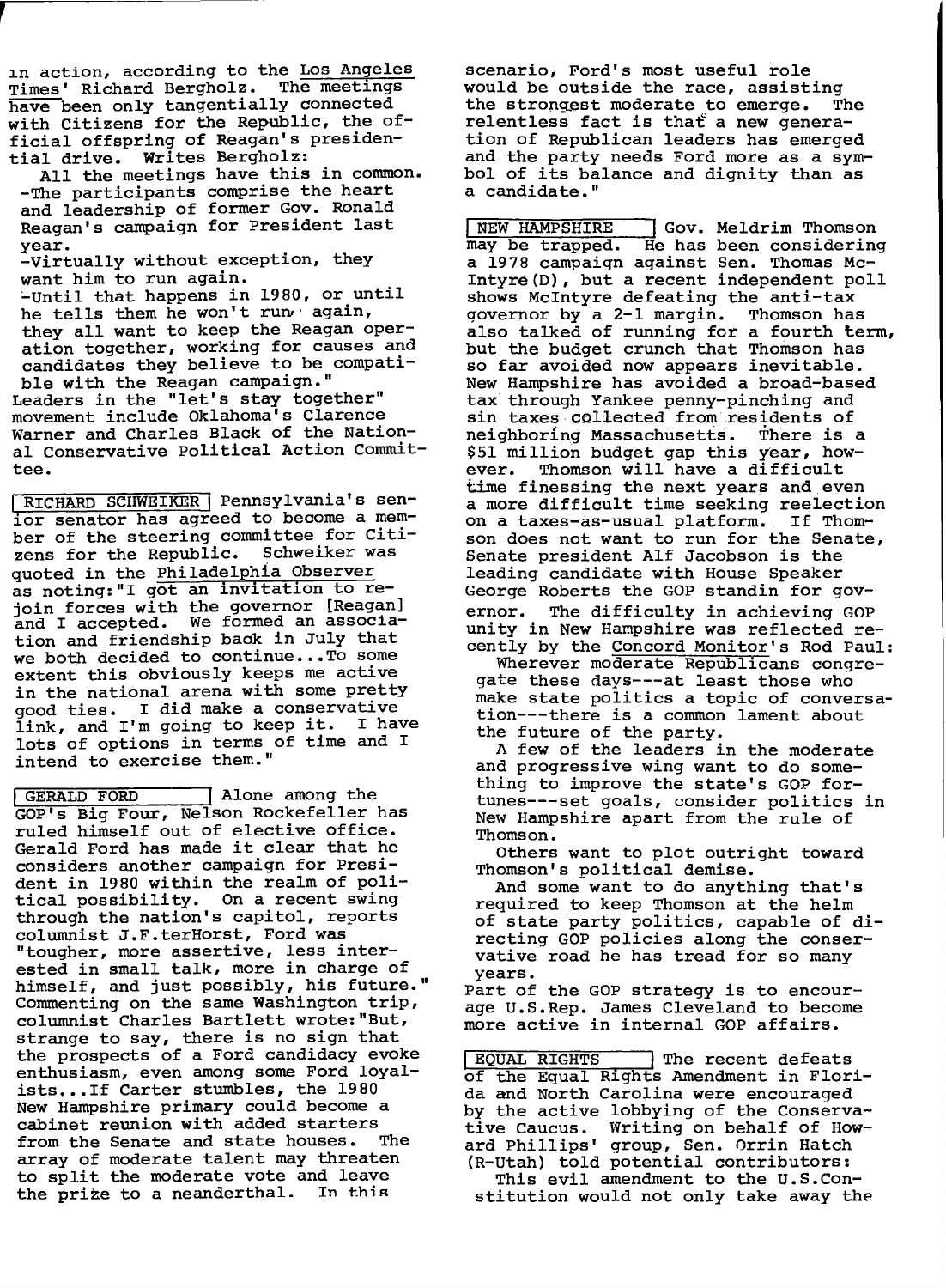basic rights and protection women have<br>under the laws of God and the laws of under the laws of God and the laws of<br>the states...

...it will allow federal bureaucrats to enter and dictate areas of your and my personal lives where they have never been able to intrude before.<br>\*\*\*\*\*

The effort the caucus made to reach North Carolina voters was so vitally important that Howard Phillips was  $fored to dig into the Caucus' last$ important that Howard Phillips was<br>forced to dig into the Caucus' last<br>financial resources to pay for it.<br>And in fact. the Conservative Caucus financial resources to pay for it.<br>And in fact, the Conservative Caucus

is still facing unpaid bills for over \$20,000 incurred in the North Carolina effort.<br>So there just isn't any money left

i I

## **Duly Noted: The GOP**

President Carter's proposal for "instant voting" on election day has raised a storm of Republican protest which contrasts with the relative unity with ' which Republicans have approached most issues in the new Carter Administration.

The GOP's first months out of nation-<br>al power have been marked by restraint and realism. As the Washington Star's James R. Dickenson wrote recently:"Republican congressmen and senators are now talking about the party getting on the right side of issues, of presenting alternatives in ways that will make the middle class working man think the GOP cares about him at least as much as the Democrats dO."

Rationality has been a mark of the rhetoric and actions of GOP National Chairman Bill.Brock, Senate Minority Leader Howard Baker, and House Minority<sub>i</sub> Leader John Rhodes. The three even agreed recently to support President Carter's instant voter plan that would have allowed citizens to register at the time they vote. Later, Brock and Baker backed away from the plan---which has<br>been criticized by former President Gerald Ford and knocked as an invitatioh to voter fraud.

One element is the Big Three's think-<br>ing, noted the Washington Post's David Broder was the necessity for the GOP t9 take risks if it expects to improve its<br>standing with the electorate. "I think standing with the electorate. we [Republicans] have just as good an opportunity to earn that vote as they do," commented Brock.

in the caucus' bank account to pay the .\$37,000-plus that is desperately needed to make the crucial effort to stop ERA in the caucus' bank account to pay the<br>\$37,000-plus that is desperately need<br>to make the crucial effort to stop ERI<br>in Florida.<br>ack in New Hampshire, the Conservative

Back in New Hampshire, the Conservative Caucus has had its troubles. According to the Concord Monitor's Tom Ferriter:

Gov. Meldrim Thomson's position as national chairman of the conservative Caucus has brought little: comfort to conservatives trying to organize the caucus within the borders of New Hampshire.

After two years of struggles and internal quarreling, conservatives in the state are no closer to becoming an organized political force than they were before the Conservative Caucus was created.

WHERE ARE THE VOTERS COMING FROM?

In defending the proposed legislation Rhodes says,"After all, we are a minority. In order to become a majority we need more Americans to vote---and vote for our candidates. I know there are those who say that a majority of the eligible voters who stay home on election day lean toward the Democratic Party. But I don't believe it... there are millions of Americans---people who for one reason or another did not vote in the last election---who do not approve of the Democrat-run Congress. They should be receptive to our case for switching control of Congress."

For such opinions, Rhodes has been the subject of strong attacks. Five ultraconservative Republican congressmen wrote their colleagues to complain:

Aside from the very real possibility of massive voter fraud, the walk-in registration plan and using tax money to finance campaigns are both made to order for labor bosses and organized. union grouns to use as the final tools in obliterating the Republican Party in the House and Senate. At the very least, we might have expected that our 'leaders' would have called an appropriate party meeting to discuss their stand before it was trumpeted to the press. The five---tJ.S.Reps. John Ashbrook(Ohio), Phil Crane(Ill.), Steve Symms(Idaho), Robert Bauman(Md.), and Mickey Edwards (Okla.)----exemplify the problem some Republicans have in taking the risks necessary to expand the party's pitifully small base. It is a Custer mentality that insists on pulling the wagons into a circle. Somehow the mentality that in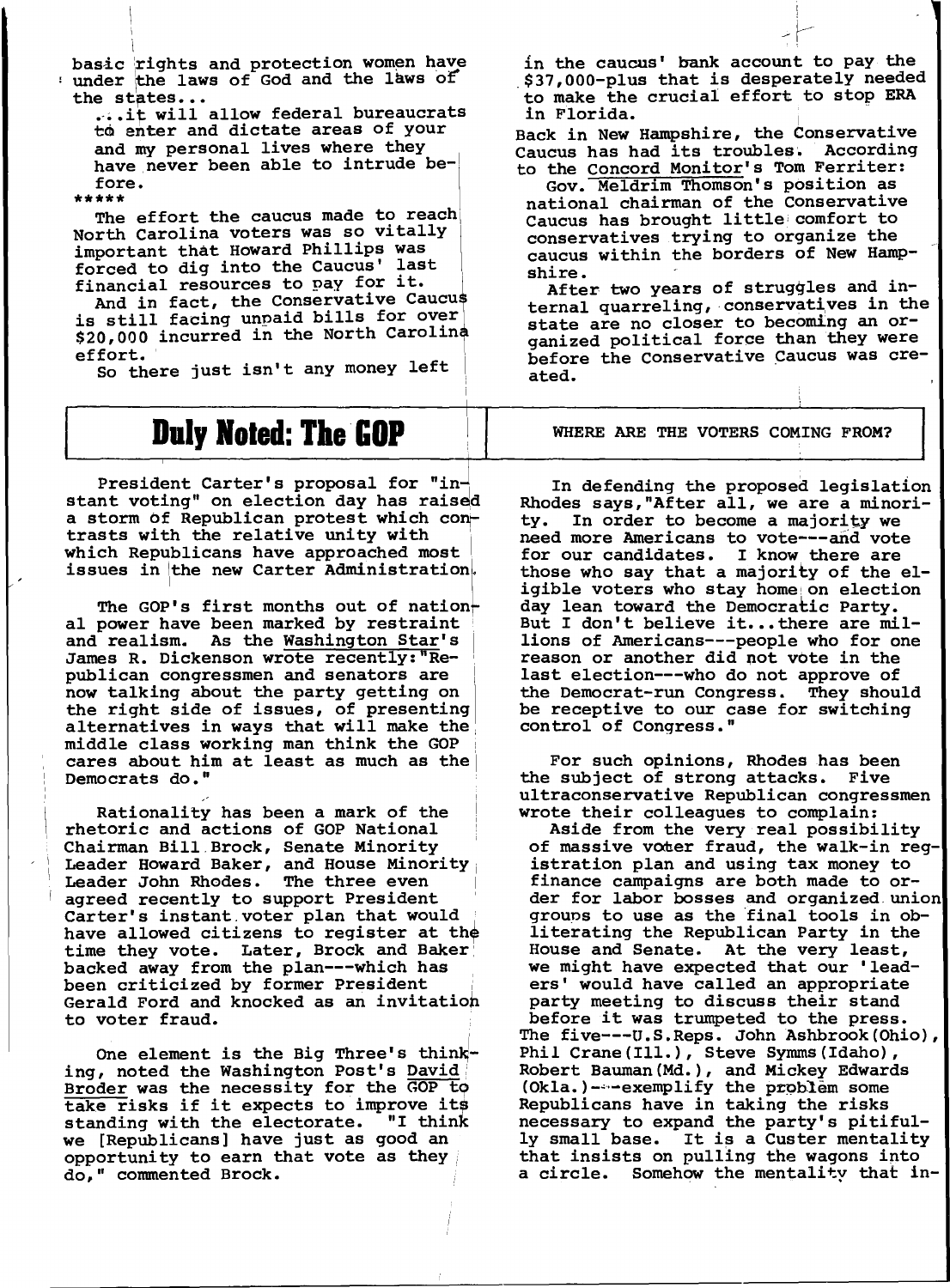sists that businessmen should be trusted to operate without the interference of the Occupational, Health and Safety Administration idoes not see fit to place ministration does not see fit to pla-<br>similar trust in voters. It is odd.<br>The registration question poses a

The registration question poses a<br>problem for Republican leaders. Their own pollster, Robert Teeter, has told them that majbr political upheavals are accomplished not be shifting the allegiances of new voters but by bringing new blocs of voters into the electorate.<br>Although it is argued that 60 percent of today's nonvoters are potential Democrats, it can be argued that this bloc is still ripe for GOP conversion---particularly in the younger, upwardly mobile middle class.

Writing in the Los Angeles Times last<br>fall, Robert Samuelson noted:

Fully 40 percent of the voting-age popUlation now falls between the ages of 18 and 34. According to a recent survey by the Washington polling firm of Hart Research Associates, 46 percent of the people in that age group'are currently nonvoters but that percentage is likely to decline. As we age, we perceive ourselves as being more responsible and having better-defined interests.

It is this predictable change in our self-perceptions, coupled with the continuing influence of the baby-boom children, that may be the ultimate guarantor of the GOP's survival."

The key for Republicans is to enhance  $the$   $\_party$  s image at the same time it ippeals for these new voter's allegiance. It has to style itself as a maverick ~hampion of the people's interests who )we no debts to Big Government, Big 3usiness or Big Labor.

One of the GOP's problems is to avoid :nee-jerk opposition while promoting dis-:inctly Republican policy alternatives. louse Republican Conference Chairman rohn B. Anderson addressed this problem .n an article in the Washington Post ear- .ier this year:

••• superficially at least, •• the American people want less government, less interference in their private lives. Yet, a closer examination shows that Americans are turning more, not less, Americans are curning more, not less,<br>to their government (at all levels) for solutions to the problems that frustrate them.

To wit, unemployment. The American people and their local leaders can hard-Iv be said to have turned their backs on

the \$2 billion worth of aid proviqed in the Public Works Employment Act of 1976 (passed by Congress over President<br>Ford's veto). By mid-December \$24 Ford's veto). By mid-December billion worth of applications for public works funds had flooded into Wash-<br>ington. We Republicans are correct in We Republicans are correct in our assertion that the American people<br>want less government interference. But want less government interference. it would be wrong to believe---or to build a party around the belief---that this is a rigid sentiment grounded in immutable political dogma. Regarding unemployment, for example, the American people in effect have said,"Public works funds? Now that's my kind of interference. " Even in the good old days of the early Republic, citizens looked to their government to help them solve problems. It will continue to be so. Upon reflection, I think our job is to interfere where we can do the most good, and refrain from doing so when some other problem-solving mechanism is more effective.

In a recent speech in Minneapolis, Michigan Gov. William Milliken uttered similar thoughts:

The fundamental step is to stop a moment and look at the world through the eyes of those whose support we<br>are seeking. We must understand the We must understand their legitimate problems and concerns and address ourselves to those problems and concerns. We must show them that we care, not just with a few words, but with our actions.

We must look at the world through the eyes of an elderly person whose fixedincome is steadily being eroded by<br>rising prices and taxes. We must see the world through the eyes of the small businessman caught in the bind of rising costs, lowered profits and unfair taxes. We must look through<br>the eyes of a young person with an idealistic desire to change the world immediately. We must have empathy, not sympathy, for people.

Now, I'm not talking about a cynical exploitation of their needs. I'm not talking about a "me-too" appr09ch to things as some critics would have you<br>believe. not sympathy, for people.<br>Now, I'm not talking about a<br>exploitation of their needs.<br>talking about a "me-too" appro<br>things as some critics would-1<br>believe.<br>I'm talking about a Republic.

I'm talking about a Republican Party that is truly open to everyone, a Republican Party that encourages internal debate and tries to apply our traditional commitment to 'individual freedom and self-help to these problems.

There may still be time for the GOP to heed the advice of Rhodes, Anderson, and Milliken. But not much.  $\blacksquare$